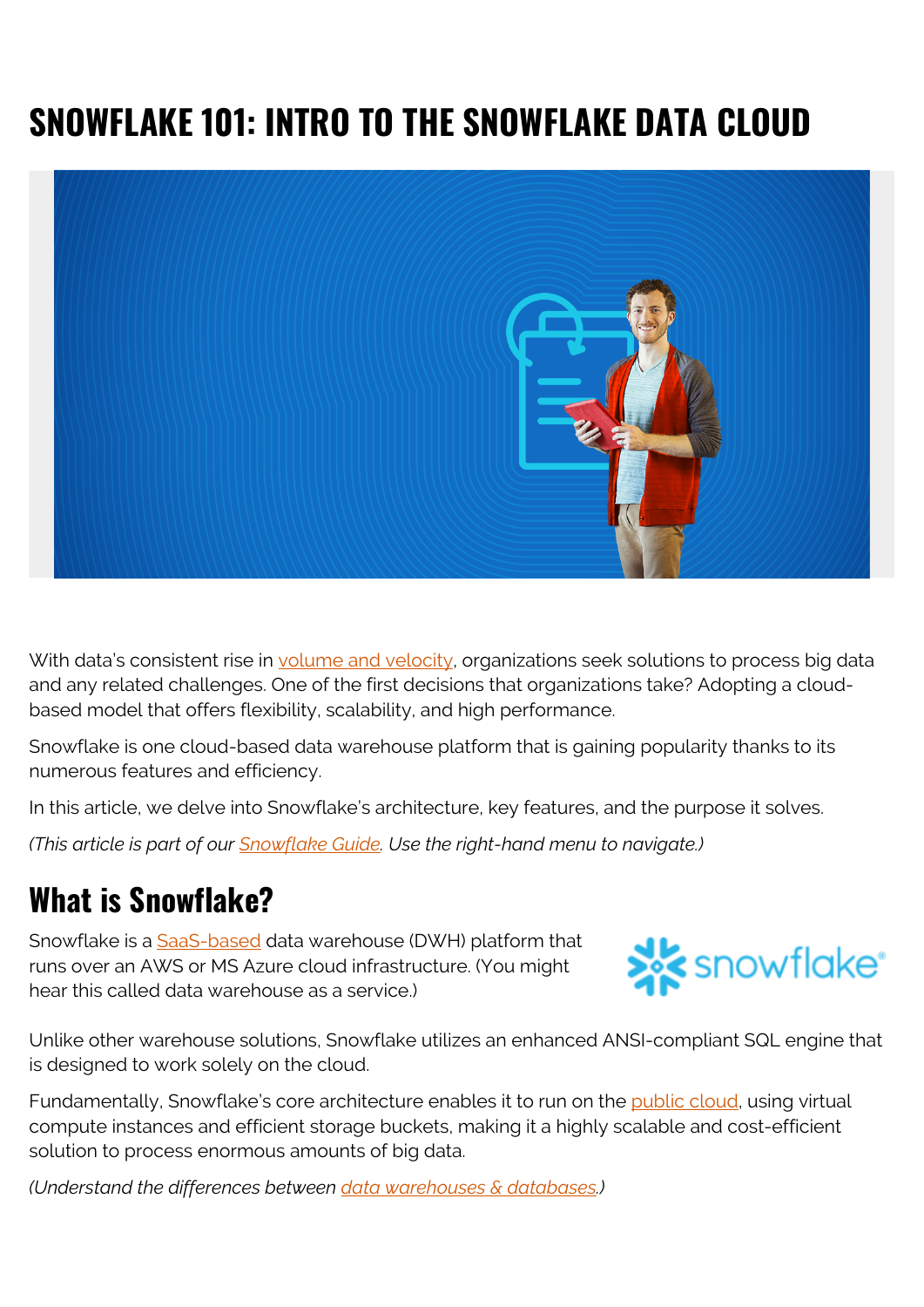## **Key features of Snowflake**

When compared to legacy DWH technologies, Snowflake offers a number of features, including:



#### **Standard & extended SQL support**

As a SQL-based data warehouse, it supports the specified data-defined language and data manipulation language DML commands used by SQL. It also provides advanced DML commands for multi-table operations such as INSERT, MERGE, and MULTI-MERGE.

With Snowflake, users can:

- Set up temporary and transient tables for short-term data
- Use analytical and statistical aggregate functions and lateral views
- Create [user-defined functions \(UDFs\)](https://blogs.bmc.com/blogs/snowflake-user-defined-functions/) to extend functionality in both SQL and JavaScript

*(Compare [SQL & no-SQL](https://blogs.bmc.com/blogs/sql-vs-nosql/) data storage.)*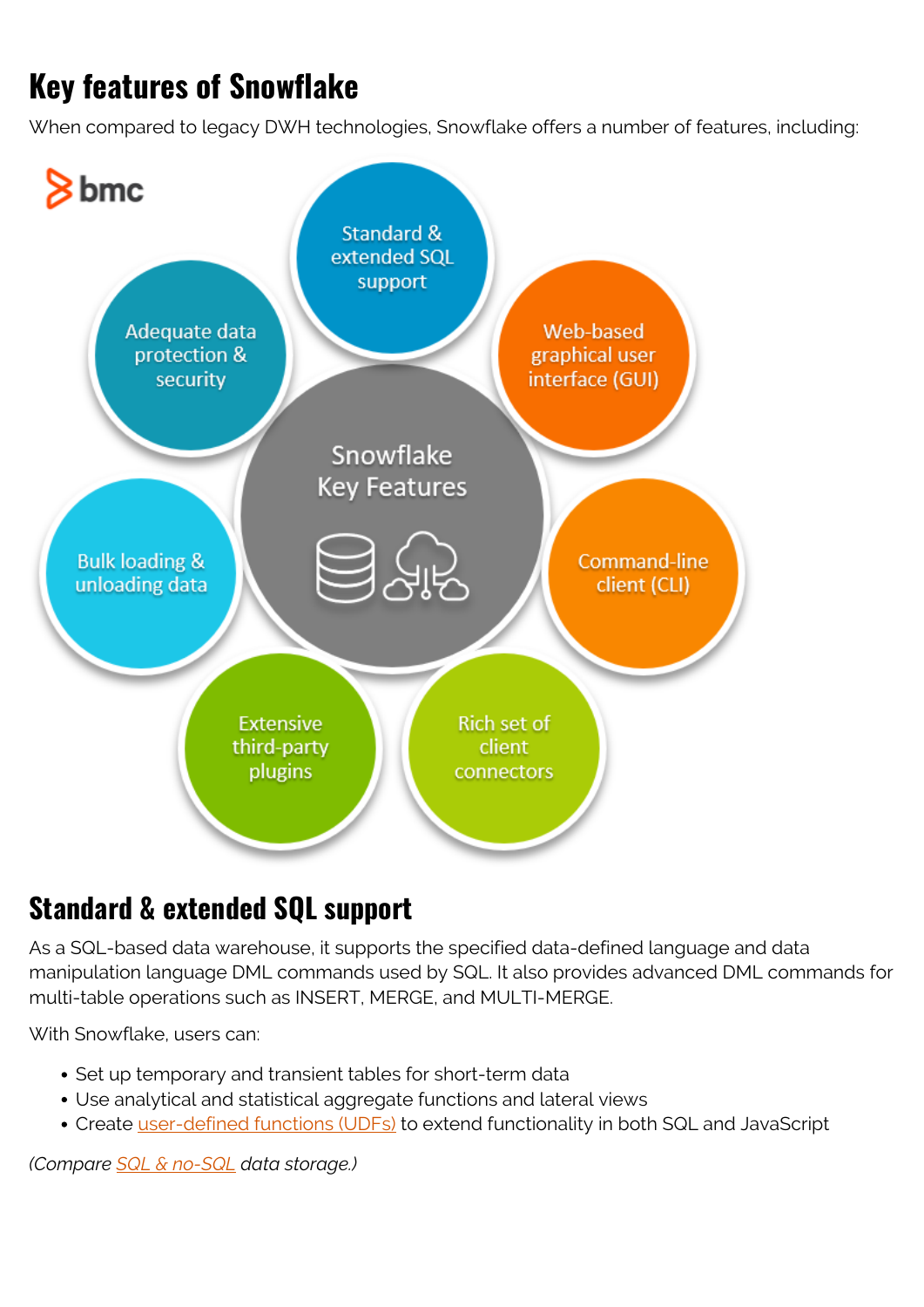#### **Web-based graphical user interface (GUI)**

Snowflake provides a web interface for users to interact with the data cloud. With the web GUI, users can:

- Manage their account and other general settings
- Monitor resources and system usage
- Query data

#### **Command-line client (CLI)**

Snowflake provides a Python-based CLI called SnowSQL for connecting to the DWH. It is a separate downloadable and installable terminal tool for executing all queries, including data definition and data manipulation queries for loading and unloading data.

*(Get started with our [Python introduction](https://blogs.bmc.com/blogs/python-tooling/).)*

#### **Rich set of client connectors**

Snowflake provides a wide range of connectors and drivers that users can use to connect to their data cloud. Some of these client connectors include:

- **Python Connector**, a programming interface for writing Python apps that connect to Snowflake
- **NodeJS driver**
- **ODBC driver** for C/C++ development
- **JBDC driver** for [Java programming](https://blogs.bmc.com/blogs/python-vs-java/)

#### **Extensive third-party plugins**

In addition to the programmatic interfaces mentioned above, several other big data tools integrate with Snowflake. These tools range from business intelligence tools to data integration, [machine](https://blogs.bmc.com/blogs/artificial-intelligence-vs-machine-learning/) [learning,](https://blogs.bmc.com/blogs/artificial-intelligence-vs-machine-learning/) security, and governance software.

#### **Bulk loading & unloading data**

Snowflake allows data loading in different formats and from various data sources - as long as the data uses a supported character encoding. Users can load data from:

- Compressed files
- AWS S3 data sources
- Local files
- Flat data files like CSV and TSV
- Data files in Avro, JSON, ORC, Parquet, and XML formats

Additionally, with Snowpipe, users can continuously load data in batches from within Snowflake stages, [AWS S3,](https://blogs.bmc.com/blogs/import-data-s3-snowflake/) or Azure storage.

#### **Adequate data protection & security implementation**

With Snowflake, users can: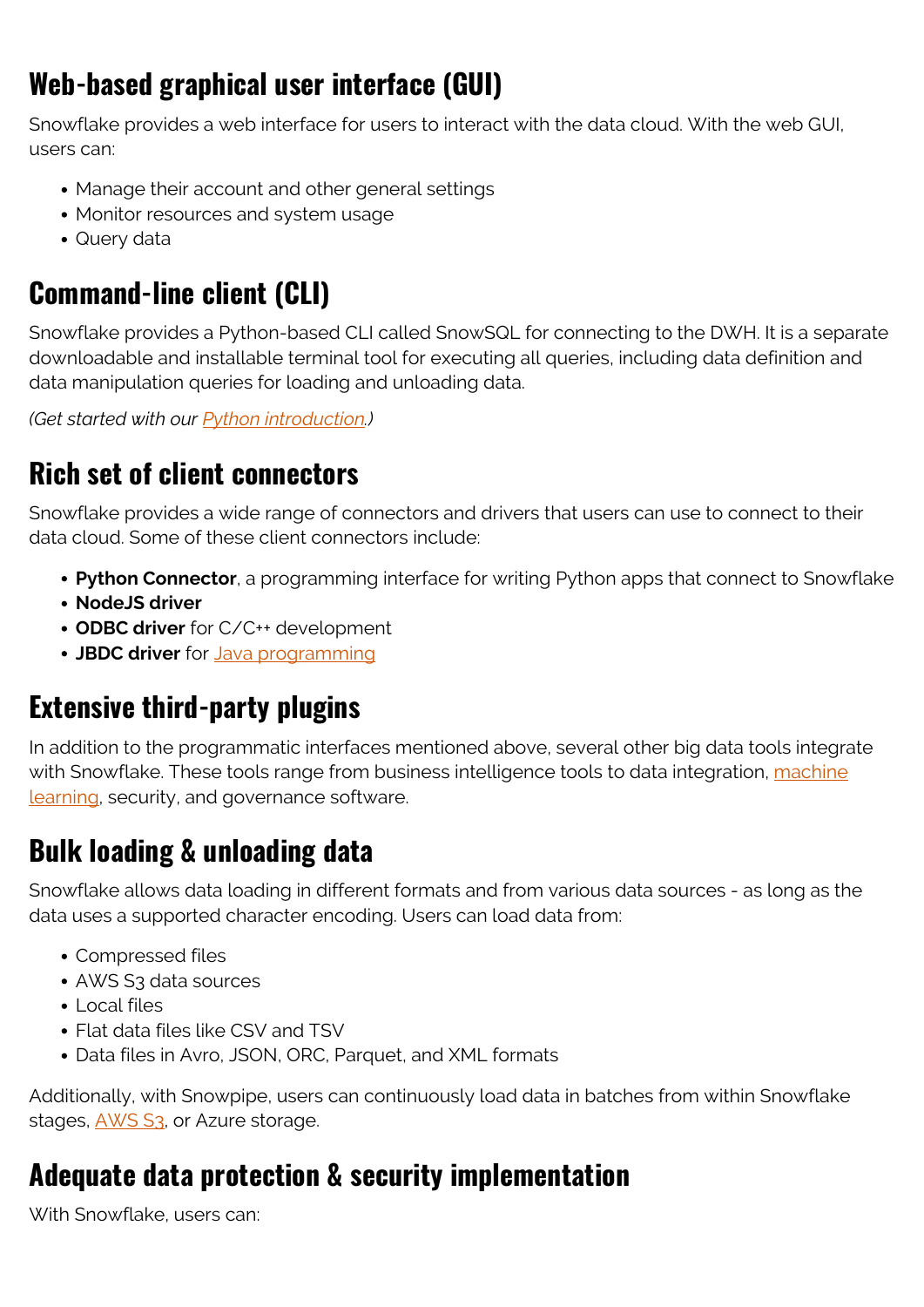- Set regions for data storage to comply with regulatory guidelines
- Adjust their security levels based on requirements

Snowflake also automatically encrypts data. Object-level access control offers granular control on who can access what.

#### **Snowflake architecture**

Snowflake follows a hybrid of **shared-disk** and **shared-nothing** database architecture. It consists of:

- A central repository that persists data
- Compute nodes within the data warehouse can access that base disk storage

For executing queries, Snowflake uses distributed Massively Parallel Processing (MPP) cluster nodes, each having its own local storage for storing portions of data locally, CPU, and memory.



#### ([Source](https://docs.snowflake.com/en/user-guide/intro-key-concepts.html))

Snowflake's framework is typically segregated across three layers. All of these layers are independent of each other and can be scaled, configured, and managed individually. These layers include:

- Storage layer
- Compute layer
- Cloud services layer

#### **Storage layer**

The layer at which the central repository lies. Any data loaded into the system undergoes partitioning and reorganization into Snowflake's compressed, internally optimized columnar format, encryption using AES 256, and subsequently stored in cloud storage. Snowflake automatically does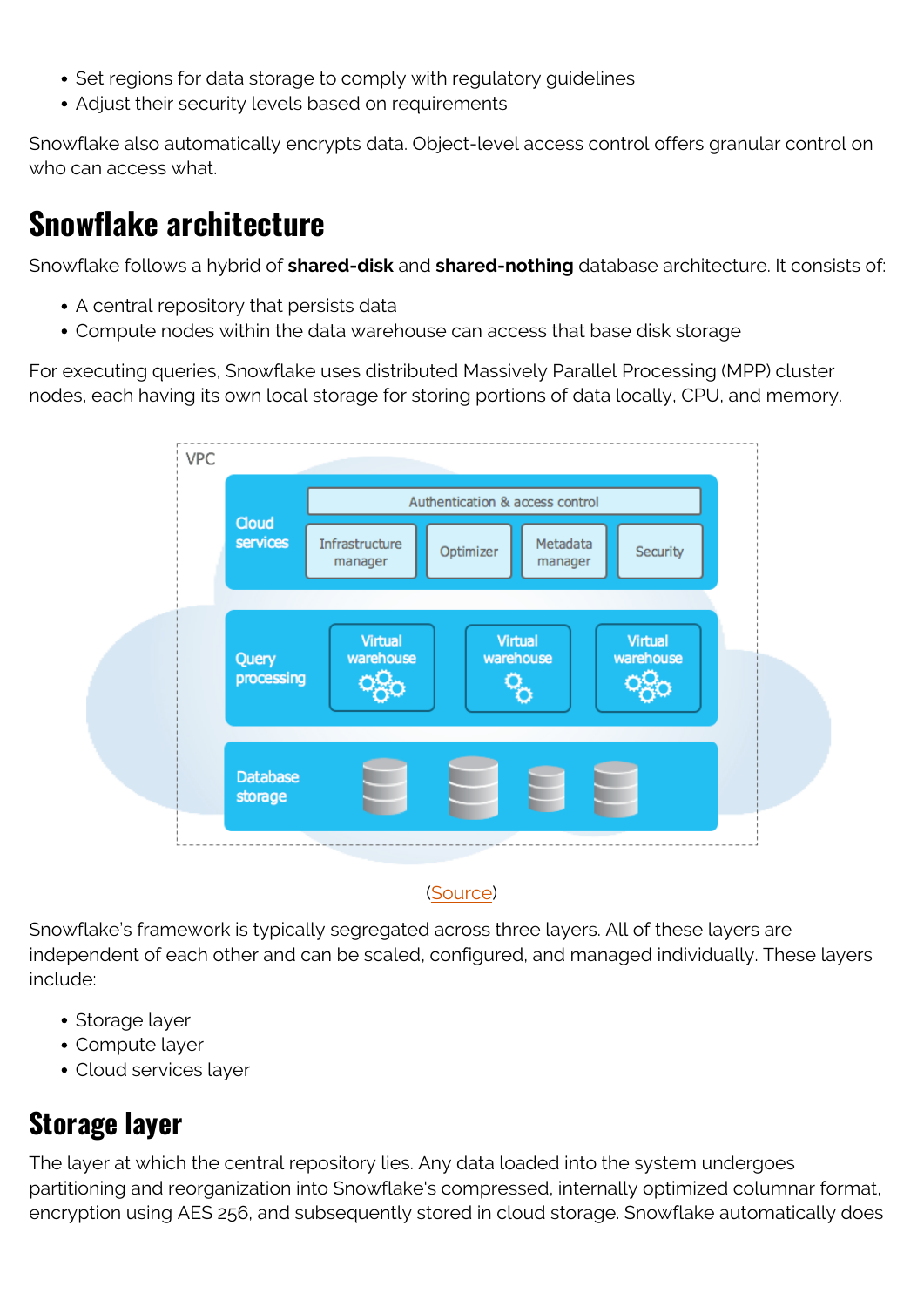the partitioning but provides settings for users to configure partition parameters.

Data stored in this layer is central, and all nodes in the cluster can access it. Snowflake manages all aspects of data storage, thereby allowing users to only interact with the underlying data through SQL queries.

#### **Compute layer**

The compute layer handles the execution of queries. It does this using virtual warehouses—that are independent MPP compute clusters with multiple compute nodes.

Snowflake assigns these compute nodes from a chosen cloud provider to each user. These clusters are autonomous—having their own CPU, memory, and local storage—where the performance of one does not affect the others.

#### **Cloud services layer**

Snowflake provides a collection of services for administering and managing a Snowflake data cloud. This layer is where several activities happen:

- Access control
- Authentication
- Infrastructure management
- Metadata management
- Query parsing
- Optimization

## **Why use Snowflake?**

There are plenty of reasons organizations opt for Snowflake. Here are the top reasons:

- **Hybrid architecture offers users the best of both worlds.** Users pay separately for the underlying central repository and as much compute power as they require.
- **SQL-based for fast learning.** A SQL-based implementation ensures developers do not have to go through a steep learning curve to understand new technology.
- **Data first.** Supports data cloning and secure data sharing.
- **No infrastructure configuration.** Snowflake does not require any infrastructure configuration –instead, Snowflake does it automatically once you've chosen the preferred cloud service provider.

## **Getting started with Snowflake**

Ready to get started? Snowflake [currently offers](https://signup.snowflake.com/) a 30-day free trial to new users. Once you get access, you can:

- View our Snowflake Guide menu, to the right, for several tutorials.
- Refer to the [official documentation](https://docs.snowflake.com/en/user-guide/intro-key-concepts.html)